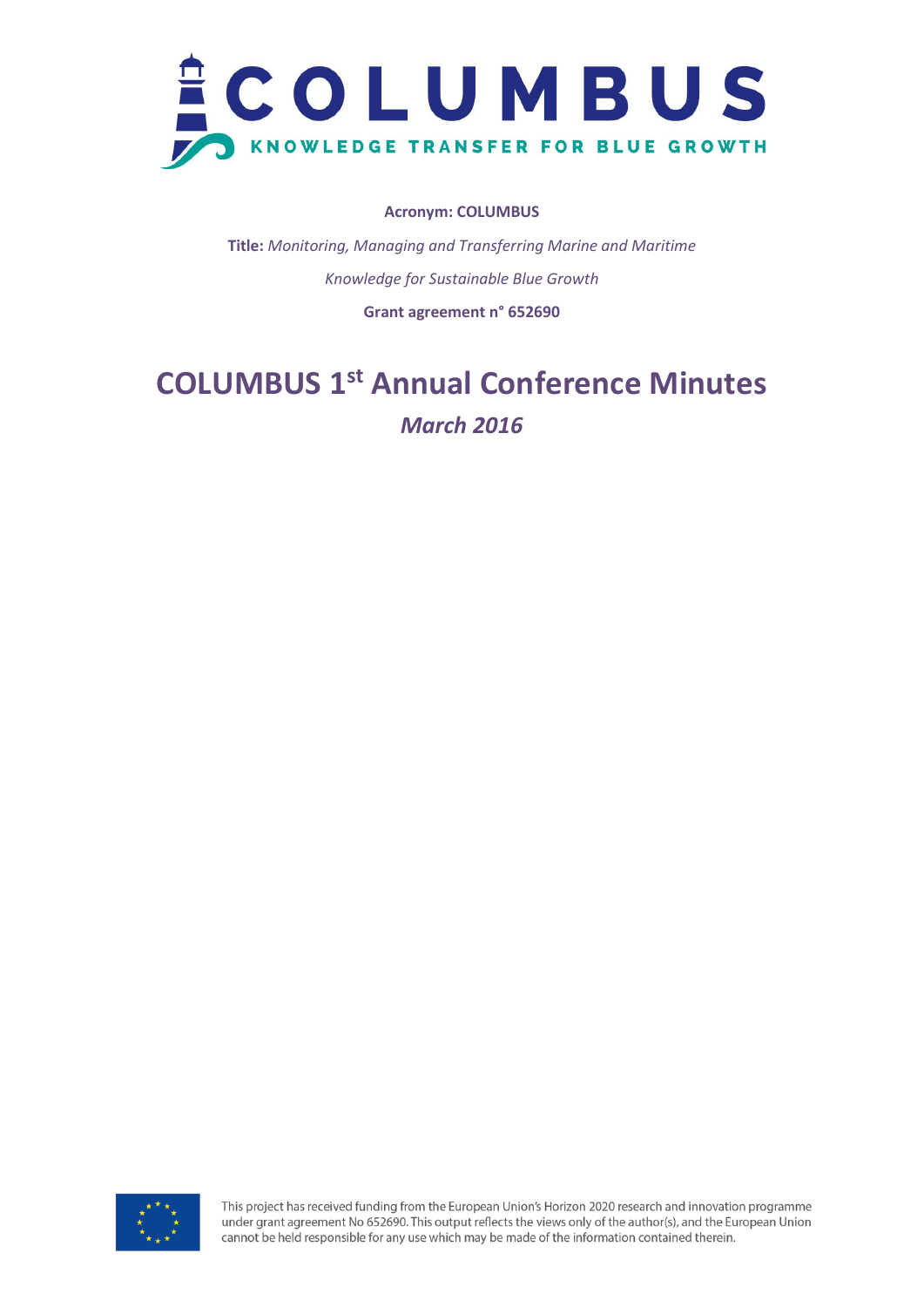

# **Contents**

| 2. |  |  |  |  |  |
|----|--|--|--|--|--|
|    |  |  |  |  |  |
|    |  |  |  |  |  |
|    |  |  |  |  |  |
|    |  |  |  |  |  |
| 3. |  |  |  |  |  |
|    |  |  |  |  |  |
|    |  |  |  |  |  |
|    |  |  |  |  |  |

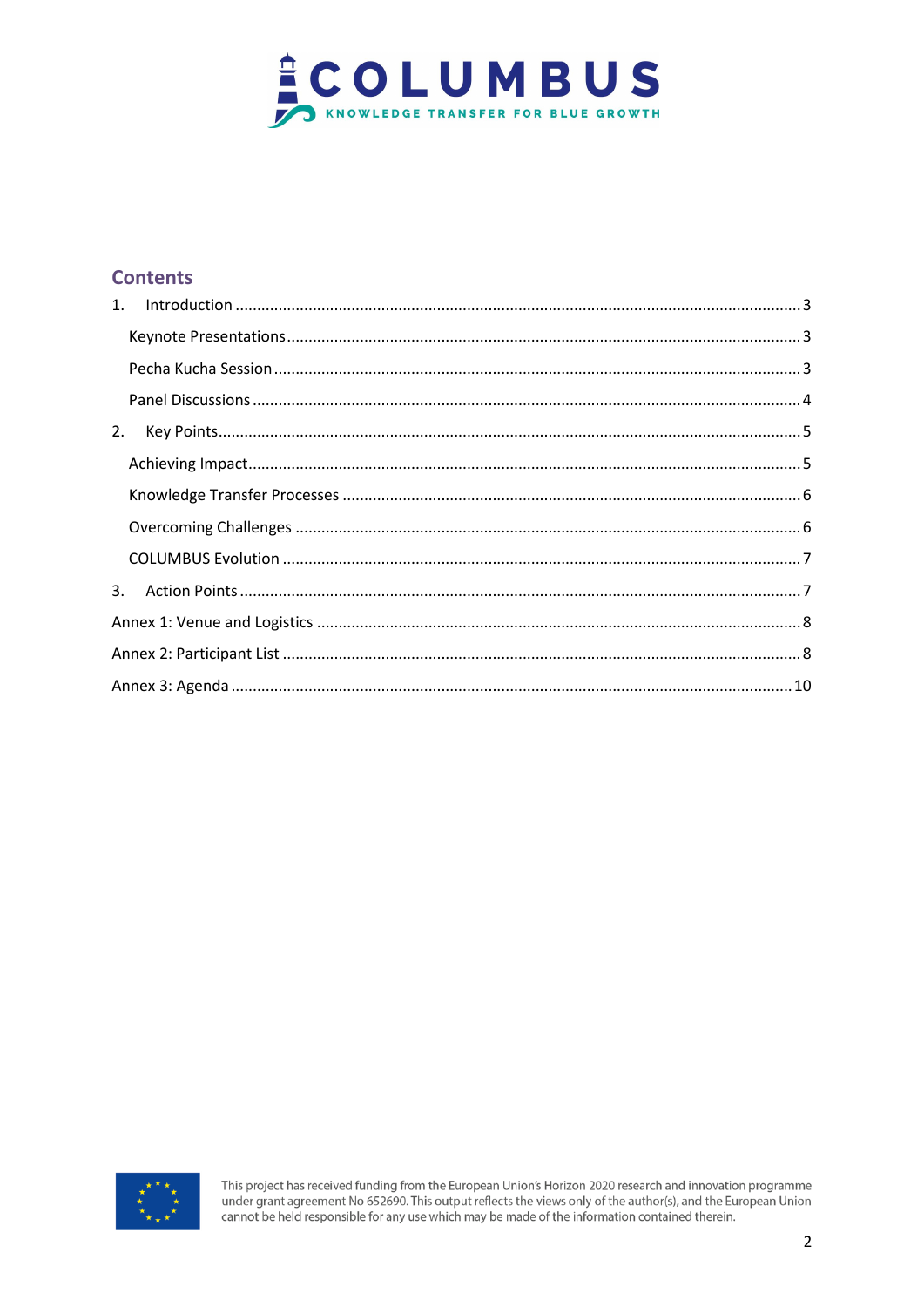

# <span id="page-2-0"></span>**1. Introduction**

On Wednesday  $2^{nd}$  March 2016, 57 attendees were welcomed to the  $1^{st}$  COLUMBUS Annual Conference, held in Brussels, Belgium<sup>1</sup>. Representing 11 countries and 36 organisations, including all of COLUMBUS' partner organisations and eight of the Expert Advisory Board, the Conference was internally-focussed<sup>2</sup> and was intended as a reflective, stimulating day of interactive discussions among participants<sup>3</sup>. The Conference comprised keynote presentations, a Pecha Kucha session and two panel discussions<sup>4</sup>.

## <span id="page-2-1"></span>**Keynote Presentations**

The Conference was opened by Ricardo Serrão Santos MEP and Ms Sigi Gruber (Head of the Marine Unit for DG Research & Innovation) who spoke of the importance of Blue Growth and how COLUMBUS might contribute towards its achievement. Following this, four keynote presentations were provided to set the scene.

**Georgia Bayliss-Brown** (AquaTT) introduced Knowledge Transfer as a concept and methodology, and provided background on the importance of achieving measureable impact from funded research. This presentation was followed by different Knowledge Transfer perspectives provided by three members of the COLUMBUS External Advisory Board:

**Beverley Sherbon** (Researchfish) presented the Medical Research Council's initiative, which was subsequently developed into Researchfish $\mathcal{R}$ , that collects information on research outputs, outcomes and impacts and is being implemented by an increasing number of research councils and funding agencies globally beyond the medical sector;

**Iain Shepherd** (MARCOM Defence) provided examples of science-industry engagement coming out of "knowledge communities", Southampton Marine and Maritime Institute (SMMI), Marine Robotics Innovation Centre (MARSIC) and the Centre for Defence Enterprise (CDE); and,

**Simon Gerrard** (SMMI) reflected on his experiences in holding an industrial liaison role and presented important lessons learned whilst working across the science-industry boundary.

## <span id="page-2-2"></span>**Pecha Kucha Session**

Eleven initiatives were presented during the Pecha Kucha-style session, where each presenter was given five minutes and a maximum of four slides to publicise their activities, and explain how it was relevant to COLUMBUS. This session covered:

- AtlantOS [\(https://www.atlantos-h2020.eu/\)](https://www.atlantos-h2020.eu/)
- The Compendium for Coast and Sea [\(http://www.compendiumcoastandsea.be/en\)](http://www.compendiumcoastandsea.be/en)

<sup>4</sup> Annex 3: Agenda



 $\overline{a}$ 

<sup>&</sup>lt;sup>1</sup> Annex 1: Venue and logistics

<sup>&</sup>lt;sup>2</sup> In Year 2 and 3 of the project, the COLUMBUS Conference will expand and be open to a much wider stakeholder constituency.

<sup>3</sup> Annex 2: Participant list

This project has received funding from the European Union's Horizon 2020 research and innovation programme under grant agreement No 652690. This output reflects the views only of the author(s), and the European Union cannot be held responsible for any use which may be made of the information contained therein.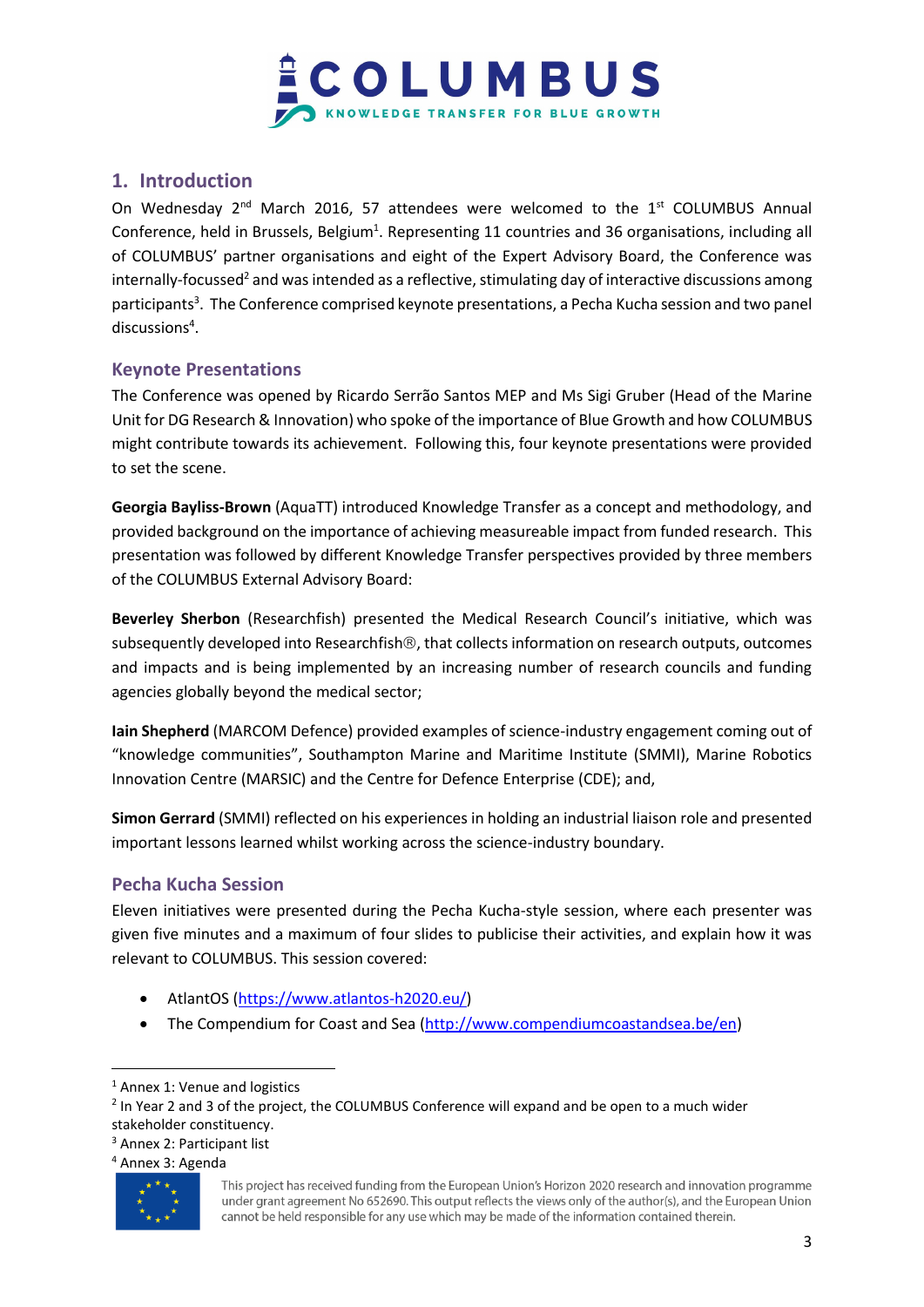

- DEVOTES [\(http://www.devotes-project.eu/\)](http://www.devotes-project.eu/)
- ECMAR [\(http://www.ecmar.eu/\)](http://www.ecmar.eu/)
- EMODnet [\(http://www.emodnet.eu/\)](http://www.emodnet.eu/)
- EOOS [\(http://www.eoos-ocean.eu/\)](http://www.eoos-ocean.eu/)
- Euromarine [\(http://www.euromarineconsortium.eu/\)](http://www.euromarineconsortium.eu/)
- JRC [\(http://mcc.jrc.ec.europa.eu/\)](http://mcc.jrc.ec.europa.eu/)
- EurOcean\_KG: Marine Knowledge Gate [\(http://www.kg.eurocean.org/\)](http://www.kg.eurocean.org/)
- Sea for Society [\(http://seaforsociety.eu/np4/home.html\)](http://seaforsociety.eu/np4/home.html)
- STAGES [\(http://www.stagesproject.eu/\)](http://www.stagesproject.eu/)

## <span id="page-3-0"></span>**Panel Discussions**

Those EAB members who were available in the afternoon of Wednesday 2 March 2016 sat on one of two panel discussions, covering legacy and impact, and these were chaired by COLUMBUS Work Package Leaders, Rosa Fernandez (WP5 – CETMAR) and Simon Powell (WP6 – MSE) respectively.

## **The first Panel dealt with the increasingly important question "What is impact?"**

The expert panel was comprised of the following members of the COLUMBUS External Advisory Group:

- o Jan Reid Hole, Nord University
- o Simon Gerrard, Southampton Marine and Maritime Institute
- o Beverley Sherbon, Researchfish

The objective of this session was to determine what impact is for different sectors and how COLUMBUS can therefore adapt its Knowledge Transfer activities for each sector. To build this discussion, panellists were posed the question: "What is impact for your sector and can you provide examples of where a research project has had an impact on your sector. Why was it successful? Why have others failed?"

Following the Panel responses, the floor was opened to all participants to respond to answers provided or to offer an opinion on the open question "How can COLUMBUS be effective in achieving impact within each of the stakeholder groups: industry, policy, science and society?"

## **The second panel considered changes to the Research System to facilitate impact - "Breaking barriers to Knowledge Transfer to achieve COLUMBUS legacy".**

The expert panel was comprised of the following members of the COLUMBUS External Advisory Group:

- o Ángel Borja, AZTI Tecnalia
- o Virginie Hart, UNEP
- o Jan-Stefan Fritz, KDM
- o Iain Shepherd MBE, MARCOM Defence

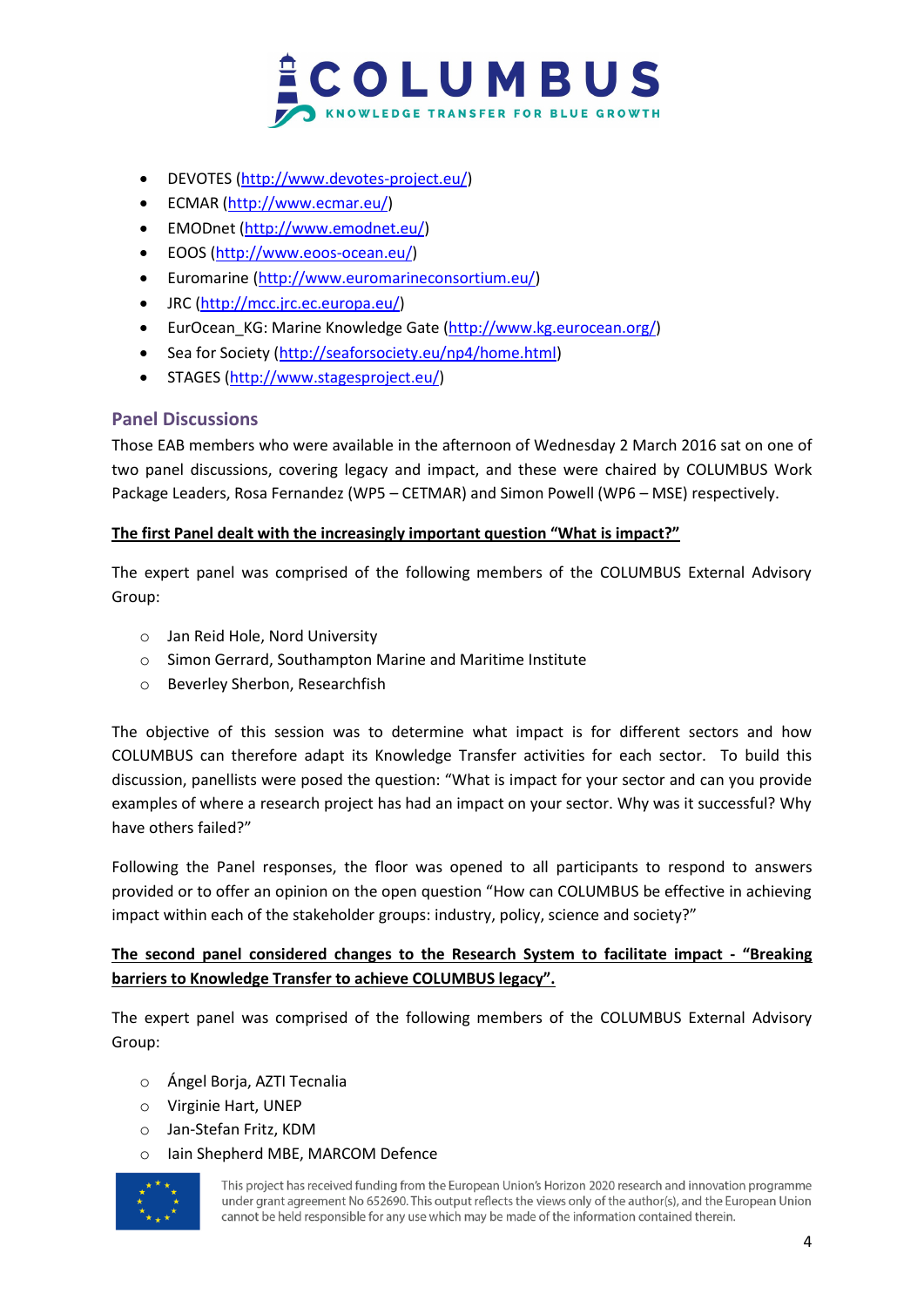

The objective of this session was to determine how the research funding system should evolve to generate more impact. To build this discussion, panellists were posed the question: "What does and does not work in the research system (i.e. what do you see the key barriers are) with regard to creating impact and added–value from research?"

Again, following the Panel responses, the floor was opened to all participants to respond to answers provided or to offer an opinion on the open question "How can the research funding system, evolve to ensure it generates its intended impacts; and what can COLUMBUS do to influence this?"

# <span id="page-4-0"></span>**2. Key Points**

Lively and enthusiastic discussions followed both the Keynote presentations in the morning of the Annual Conference as well as during the afternoon participatory panel sessions. Key points and learnings from the day have been grouped together to simplify and structure the overall themes discussed, as follows:

## <span id="page-4-1"></span>**Achieving Impact**

- Economic growth should be viewed in complement with sustainable and mediatory management of our Seas and Ocean.
- Sharing research data opens more doors than it does not.
- COLUMBUS has a noble aim to preserve and recover the health of our oceans.
- Impact can only be maximised if knowledge is transferred.
- How can marine economy models work when not all knowledge is available?
- Impact can only be assured if innovations are fostered and scientific excellence is progressed through the right channels, and not left to sit "in drawers".
- We have a huge responsibility to ensure that society reaps the benefit of marine research, following significant investment of public funds.
- Tacit Knowledge is equally as important as it influences change, but it is difficult to quantify and transfer.
- Funded research consortia often believe that publications and workshops are the main results from their work – but is it? We need to think deeper – consider what is within the publications and link it to impact factors.
- Communicating results so that they can be immediately understood by a non-scientist is becoming increasingly important.
- There needs to be a feedback loop, where funding agencies benefit from providing evidence of impact and investment; but also where researchers are recognised for their efforts, beyond the number of scientific publications etc. to their name.
- We need to consider how to quantify the proportionate impact of a Knowledge Output that is the result of numerous funding awards and project efforts.
- Impact should be considered early on in funded projects/proposals, in many cases SMES are involved later in the process.

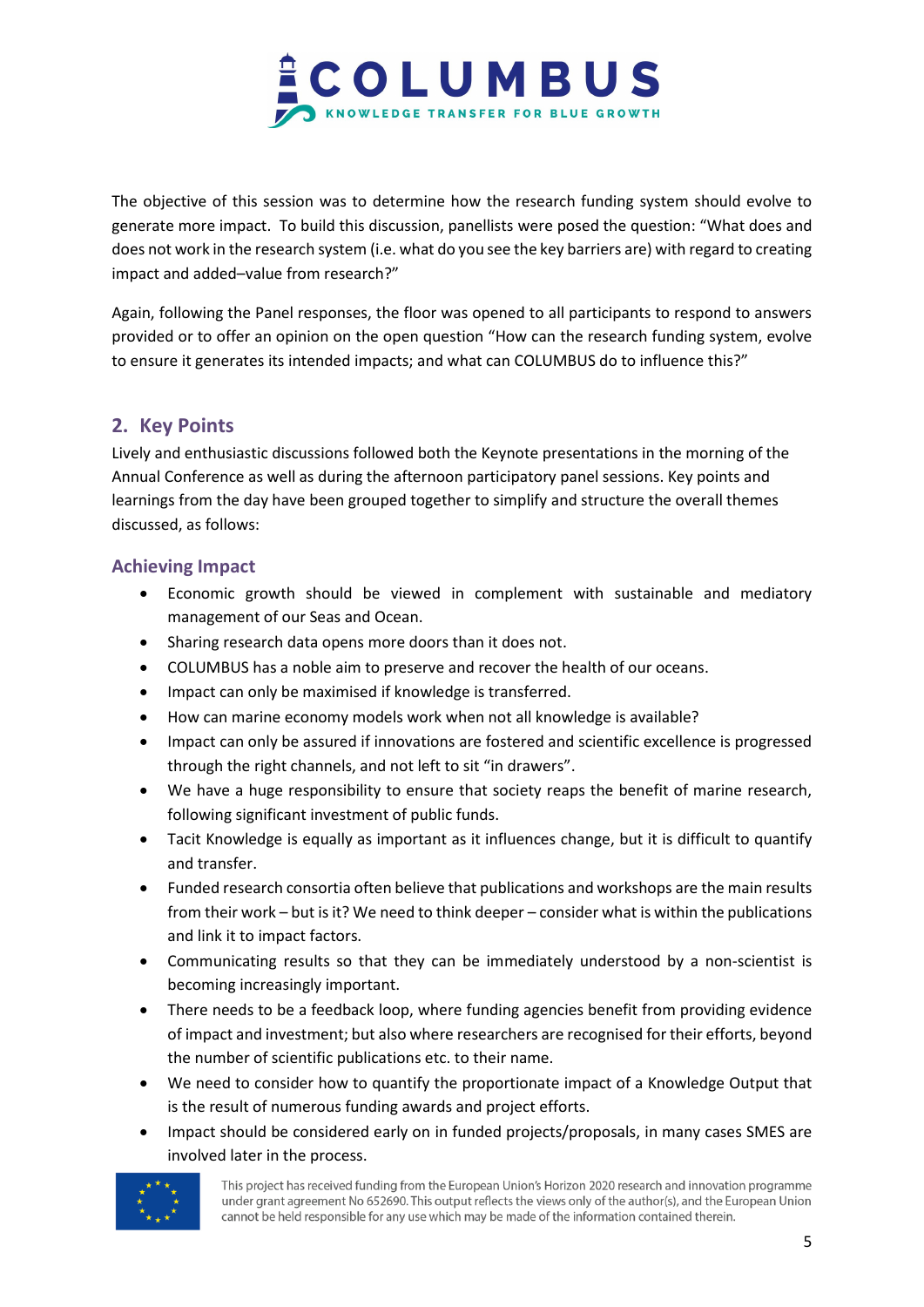

- We also need to beware of prioritising research with a minimum Technical Readiness Level (TRL) – otherwise in a few years the basic research for the next wave of technologies won't have taken place.
- It is important to note that research, policy and industry are working on different timelines which can subsequently affect when impact can occur.
- Funding agencies could consider improved systems to coordinate the outputs of funded projects, including data platforms and existing initiatives, to ensure that investment is efficient.

## <span id="page-5-0"></span>**Knowledge Transfer Processes**

- Collaboration and communication is key to quality collection of knowledge.
- Recognising why transfer activities fail is as important as knowing why they work.
- Knowledge Transfer processes should be user-friendly and interoperable (link up with other data collection and impact measuring initiatives).
- Early-career scientists need to become familiar with the landscape in which their research sits, and the potential impact of their work. For example, those PhD students who have been asked to use Researchfish are beginning to understand the value of impact and their work.
- The Research Community need to realise that they cannot assume that knowledge is taken up if it is not disseminated correctly.
- The Research Community need to understand the differences between terminology, such as end users and beneficiaries, to perform successful Knowledge Transfer. Furthermore, stakeholders and researchers need to work together to use the same language, and understand each other's cultures.
- Networks and participatory groups are successful but they cost time and money. Society needs to be engaged with on a peer to peer level - using an intelligent voice.
- The Research Community need to be more interdisciplinary, across the sciences, and determine what their vision is for the ocean, to be able to work together to reach it.
- Building a Knowledge Transfer community can increase the likelihood of serendipity, providing a platform where business and science can discuss and share ideas, and develop collaborations together.
- SMEs and businesses do not often approach scientists, and perhaps this relationship should be promoted.
- We could consider that gaps in knowledge or stakeholder mapping may exist because they have no value rather than that they have been accidently omitted.
- Benefits of engagement and contribution by the research community must be clear.

# <span id="page-5-1"></span>**Overcoming Challenges**

A methodology for impact assessment and on-going data collection should be in place.

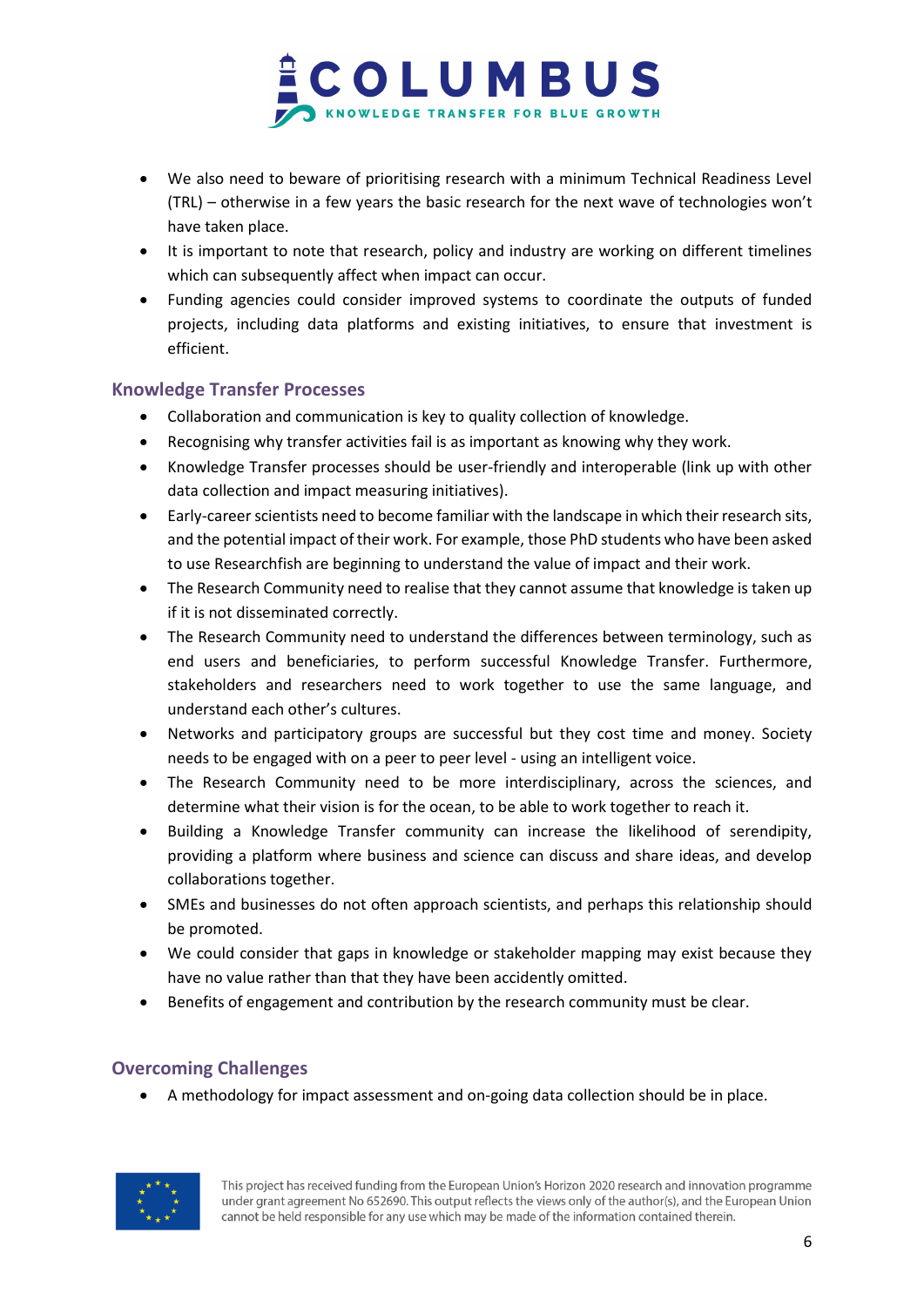

- Sharing terminology between sectors is essential key scientific challenges (e.g. climate and environment or trade and transport) might need to be framed as business topics, such as safety, risk and regulation, or vessel design and performance.
- Strategic partnerships can be initiated from an early stage of a researcher's career, as trust develops over time.
- Researchers without a hunger for commercialisation or a wide range of other transfer activities - will need assistance, or the help of a broker, to reach full potential for science that has a possible application.
- In some cases, a project cannot progress further due to lack of funding opportunities are the funding programmes looking at the longevity of funded projects and identifying where there should be more funding put in place?
- People's ambition and capacity to engage should be taken into account when interacting with them.

## <span id="page-6-0"></span>**COLUMBUS Evolution**

- It is important that COLUMBUS remains interdisciplinary and that we can "see" over and across the individual marine and maritime sectors within the Competence Nodes to innovatively determine where knowledge can be applied.
- We need to develop case studies that we can publicise to illustrate the successes of the COLUMBUS methodology, both to funding agencies and researchers.
- It was stated that value chains are rarely linear, and therefore there are concerns that COLUMBUS might be trying to systematise the Knowledge Transfer process when it depends on trust and timing, as well as needs. In response, others stated that the methodology is simply aligning the ingredients for success, e.g. end user engagement, research results that are ready to be transformed, coherence of funding and policy mechanisms, accessibility and networking.

**COLUMBUS recognises the Annual Conference as a forum for contextual Knowledge Transfer Brainstorming and Discussions – there is a need to rationalise our approach and philosophy so as it evolves the project should be able to clearly articulate its approach. All of the discussion points, ideas and statements will be taken on board by the COLUMBUS partners.** 

# <span id="page-6-1"></span>**3. Action Points**

- Work Packages Leaders of WP2 Support and WP6 Knowledge Transfer to discuss impact measurement with Beverley Sherbon (Researchfish).
- All presentations will be made public through the COLUMBUS website [\(www.columbusproject.eu\)](http://www.columbusproject.eu/).
- Collect feedback on the 1<sup>st</sup> Annual Conference and ask for ideas for next year.
- All consortium to share ideas and case studies with Knowledge Fellows.

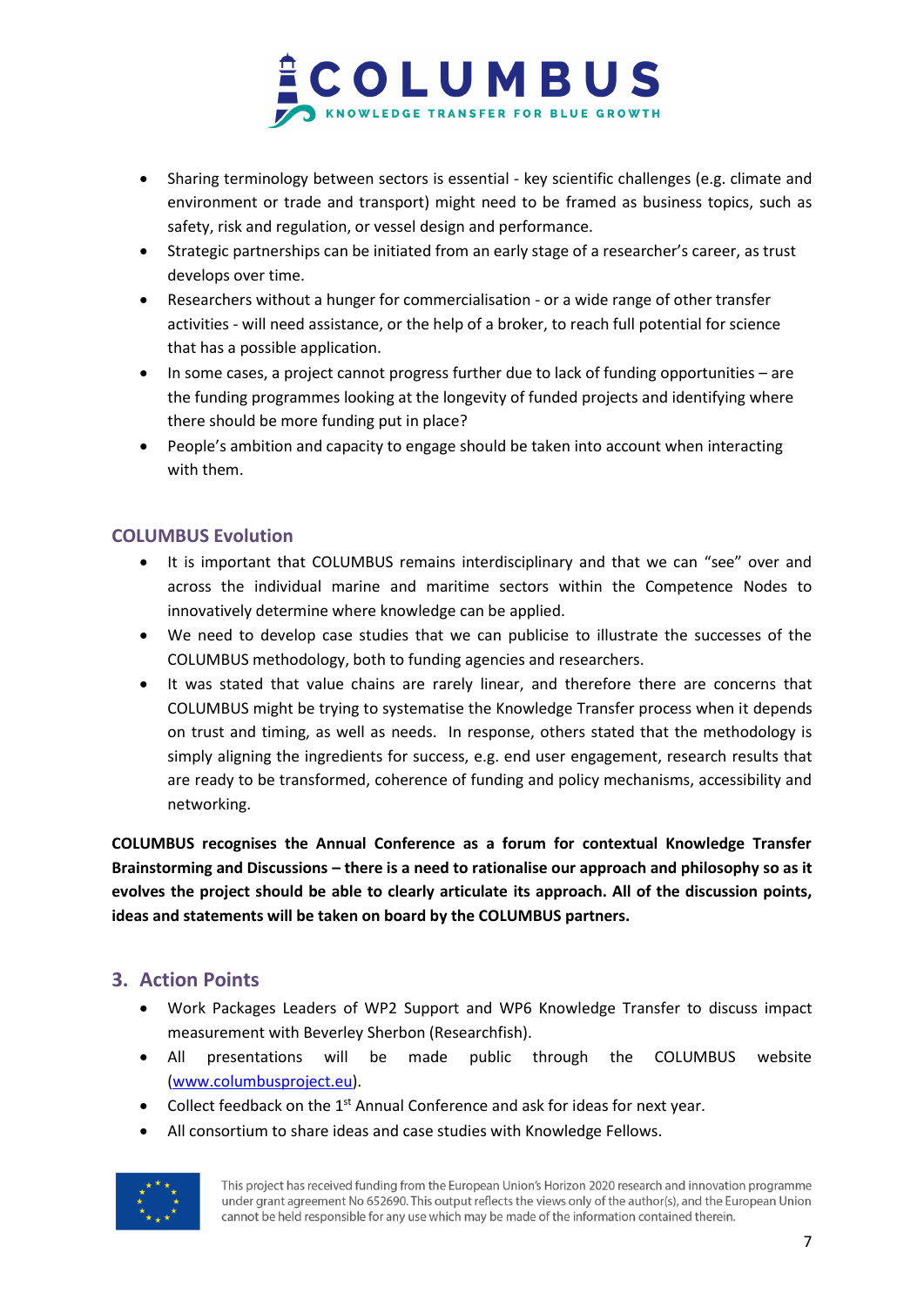

# <span id="page-7-0"></span>**Annex 1: Venue and Logistics**

## **Meeting Venue**

The 1<sup>st</sup> COLUMBUS Annual Conference was held on Wednesday 2<sup>nd</sup> March 2016 from 10am until 4.30pm, with registration opening at 9.30am, at the Radisson Blu Royal Hotel, Wolvengracht 47, 1000 Brussel, Belgium.

## **Logistics**

The dates for the meeting were determined using a Doodle poll to ensure that all COLUMBUS partners could be represented. The meeting venue and project social activities were organised by AquaTT who also provided a logistics document in advance of the meeting providing accommodation options, venue information and maps, as well as travel and tourist information.

## <span id="page-7-1"></span>**Annex 2: Participant List**

Pale Blue – COLUMBUS Partners Dark Blue – COLUMBUS EAB members Green – External Participants

|     | <b>Name</b>             | Organisation         | <b>Signature</b>                            |
|-----|-------------------------|----------------------|---------------------------------------------|
| 1.  | Sofia Alexiou           | <b>NOC - NERC</b>    | sofia.alexiou@noc.ac.uk                     |
| 2.  | Georgia Bayliss-Brown   | AquaTT               | georgia@aquatt.ie                           |
| 3.  | Silvana Birchenough     | <b>CEFAS</b>         | silvana.birchenough@cefas.co.uk             |
| 4.  | Angel Borja             | <b>AZTI</b>          | aborja@azti.es                              |
| 5.  | Catherine Boyen         | <b>UPMC</b>          | catherine.boyen@sb-roscoff.fr               |
| 6.  | Jan Boyeson             | <b>MDCE</b>          | jb@maritimecenter.dk                        |
| 7.  | Jan-Bart Calewaert      | Seascape Consultants | janbart.calewaert@seascapeconsultants.co.uk |
| 8.  | Ayoze Castro            | Plocan               | ayoze.castro@plocan.eu                      |
| 9.  | <b>Christine CAUSSE</b> | Nausicaá             | projects@nausicaa.fr                        |
| 10. | Rogerio Chumbinho       | SmartBay Ireland     | rogerio.chumbinho@smartbay.ie               |
| 11. | <b>Manuel Cira</b>      | Nausicaá             | manuel.cira@exchange.nausicaa.fr            |
| 12. | Cristina Costa          | EurOcean             | cristina.costa@eurocean.org                 |
| 13. | Domnica Cotet           | <b>UEFISCDI</b>      | domnica.cotet@uefiscdi.ro                   |
| 14. | Aage Damsgaard          | <b>ECMAR</b>         | aage.damsgaard@ecmar.eu                     |
| 15. | Ned Dwyer               | EurOcean             | ned.dwyer@eurocean.org                      |
| 16. | Dina Eparkhina          | EuroGOOS             | dina.eparkhina@eurogoos.eu                  |
| 17. | Vicente Fernandez       | EuroGOOS             | Vicente.fernandez@eurogoos.eu               |
| 18. | Rosa Fernández          | <b>CETMAR</b>        | rfernadez@cetmar.es                         |
| 19. | Marisa Fernández        | <b>CETMAR</b>        | mfernadez@cetmar.es                         |

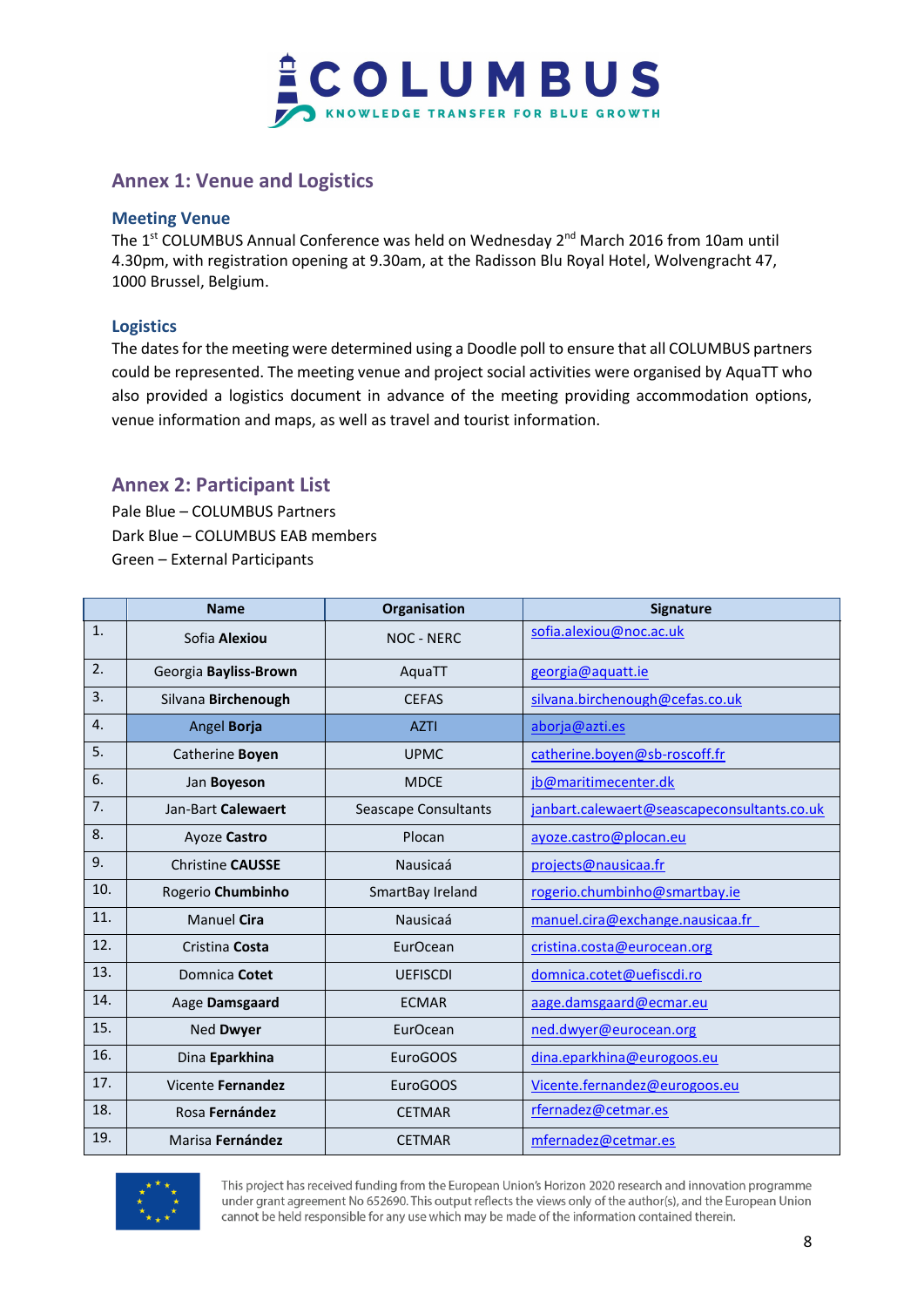

|     | <b>Name</b>              | Organisation               | Signature                               |
|-----|--------------------------|----------------------------|-----------------------------------------|
| 20. | Jennifer Fox             | Aquatera                   | Jennifer.Fox@aquatera.co.uk             |
| 21. | Jan-Stefan Fritz         | <b>KDM</b>                 | fritz@deutsche-meeresforschung.de       |
| 22. | Simon Gerrard            | <b>SMMI</b>                | simon.gerrard@soton.ac.uk               |
| 23. | Patrick Gorringe         | EuroGOOS                   | patrick.gorringe@eurogoos.eu            |
| 24. | Sigi Gruber              | <b>European Commission</b> | sieglinde.gruber@ec.europa.eu           |
| 25. | Virginie Hart            | <b>UNEP MAP</b>            | virginie.hart@unepmap.gr                |
| 26. | Nicolas Hoepffner        | JRC/MCC                    | nicolas.hoepffner@jrc.ec.europa.eu      |
| 27. | Jan Reid Hole            | <b>Nord University</b>     | Jan.Reid.Hole@uin.no                    |
| 28. | lan Hutchison            | Aquatera                   | lan.hutchison@aquatera.co.uk            |
| 29. | Mónica Incera            | <b>CETMAR</b>              | mincera@cetmar.org                      |
| 30. | Careen Krüger            | Project Management Jülich  | c.krueger@fz-juelich.de                 |
| 31. | Nathalie Kowalczyk       | <b>UPMC</b>                | nathaliek@sb-roscoff.fr                 |
| 32. | Alistair Lane            | EAS                        | a.lane@aquaculture.cc                   |
| 33. | Bernt Johan Leira        | <b>NTNU</b>                | bernt.leira@ntnu.no                     |
| 34. | Gaëlle L'Hermitte        | Nausicaá                   | projects@nausicaa.fr                    |
| 35. | Ann-Katrien Lescrauwaet  | <b>VLiZ</b>                | ann-katrien.lescrauwaet@vliz.be         |
| 36. | Patrizio Mariani         | DTU Aqua                   | pat@aqua.dtu.dk                         |
| 37. | Oonagh McMeel            | Seascape Consultants       | oonagh.mcmeel@seascapeconsultants.co.uk |
| 38. | Katerina Moutou          | Aquark                     | katmoutou@gmail.com                     |
| 39. | David Murphy             | AquaTT                     | david@aquatt.ie                         |
| 40. | Cliona Ní Cheallacháin   | AquaTT                     | cliona@aquatt.ie                        |
| 41. | Meike Neufeld            | <b>CMT</b>                 | neufeld@cmt-net.org                     |
| 42. | Glenn Nolan              | EuroGOOS                   | glenn.nolan@eurogoos.eu                 |
| 43. | <b>Terence O'Carroll</b> | <b>Bord lascaigh Mhara</b> | ocarroll@bim.ie                         |
| 44. | Hans Pirlet              | VLiZ                       | hans.pirlet@vliz.be                     |
| 45. | Simon Powell             | <b>MSE</b>                 | sp@mseuk.org                            |
| 46. | Tom Scanlon              | <b>Bord lascaigh Mhara</b> | scanlon@bim.ie                          |
| 47. | Ricardo Serrão Santos    | <b>European Parliament</b> | ricardo.serraosantos@europarl.europa.eu |
| 48. | Erika Sela               | <b>INNOVATEC</b>           | erika.sela@innovatec.es                 |
| 49. | lain Shepherd            | <b>MARCOM</b>              | jain@marcomdef.co.uk                    |
| 50. | <b>Beverley Sherbon</b>  | ResearchFish               | bev.sherbon@researchfish.com            |
| 51. | Alina Stadnitskaia       | <b>ECMAR</b>               | alina@ecmar.eu                          |
| 52. | Joanna Tavla             | <b>AQUARK</b>              | joanna@aquark.gr                        |
| 53. | Thomas Talund Thøgersen  | DTU Aqua                   | thta@aqua.dtu.dk                        |
| 54. | Wojciech Wawrzynski      | <b>ICES</b>                | wojciech@ices.dk                        |
| 55. | <b>Brendan Webster</b>   | <b>MSE</b>                 | bw@mseuk.org                            |
| 56. | Marco Weydert            | <b>European Commission</b> | Marco.weydert@ec.europa.eu              |
| 57. | Ulrich Wolf              | Project Management Jülich  | u.wolf@fz-juelich.de                    |